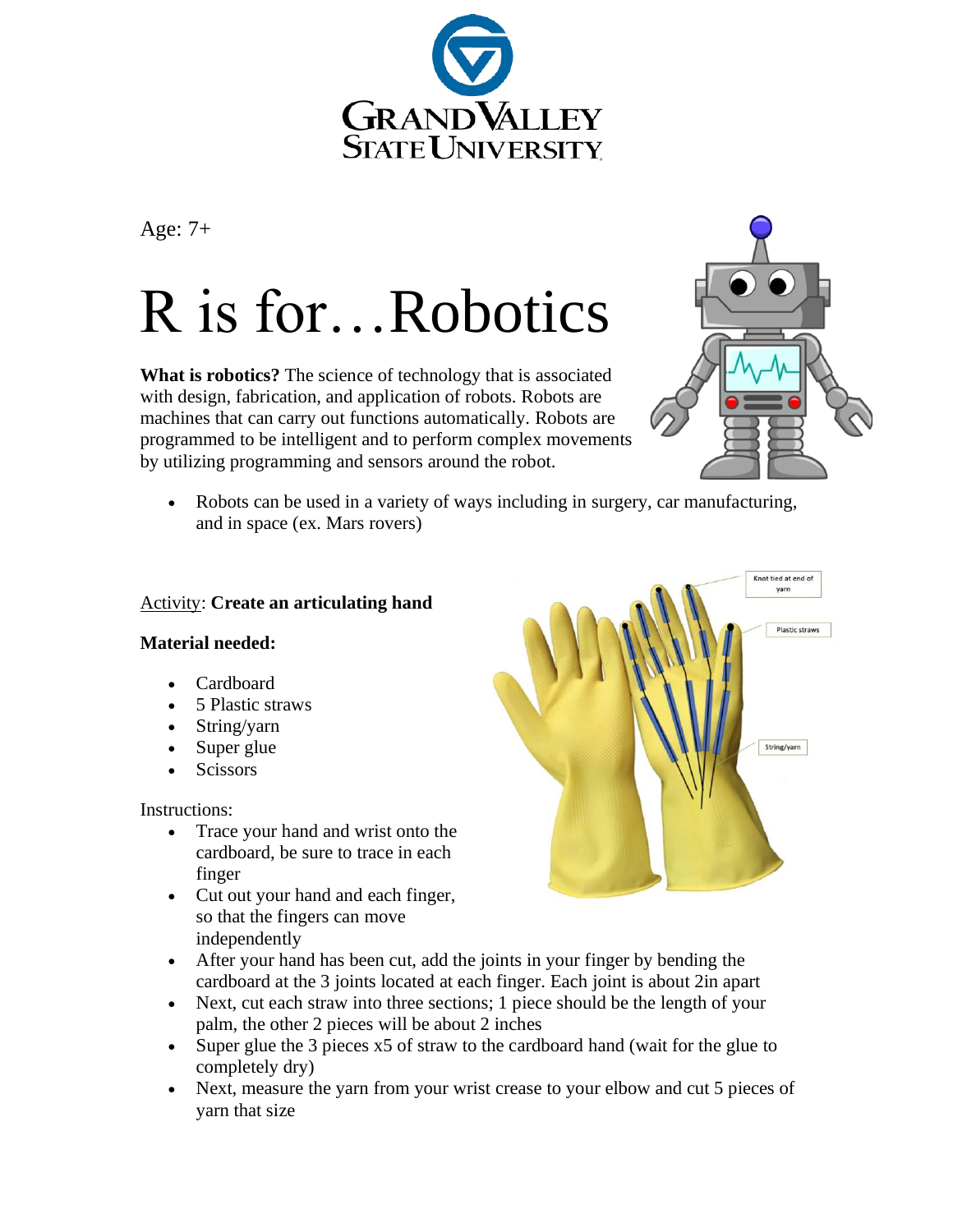- String a piece of yarn starting at the wrist crease end tying off at the end of the straw by the finger nail. Double knot the yarn so that it can't slip through the straw. Repeat 4x for each of the fingers
- Next, pull on the strings and see how each finger moves



## **Job Exploration:**

- **Robotic engineer:** Robotics engineers plan, build, and maintain robots. These engineers plan how robots will use sensors for detecting things based on light or smell, and they design how these sensors will fit into the designs of the robots.
- **Prosthetic engineer**: Prosthetic engineers design and fabricate medical supportive devices and measure and fit patients for them. These devices include artificial limbs (arms, hands, legs, and feet), braces, and other medical or surgical devices.
- **Mechanical Engineer:** This type of engineer designs and builds complex products, machines, and systems. They also work with how things are made and how machines operate.